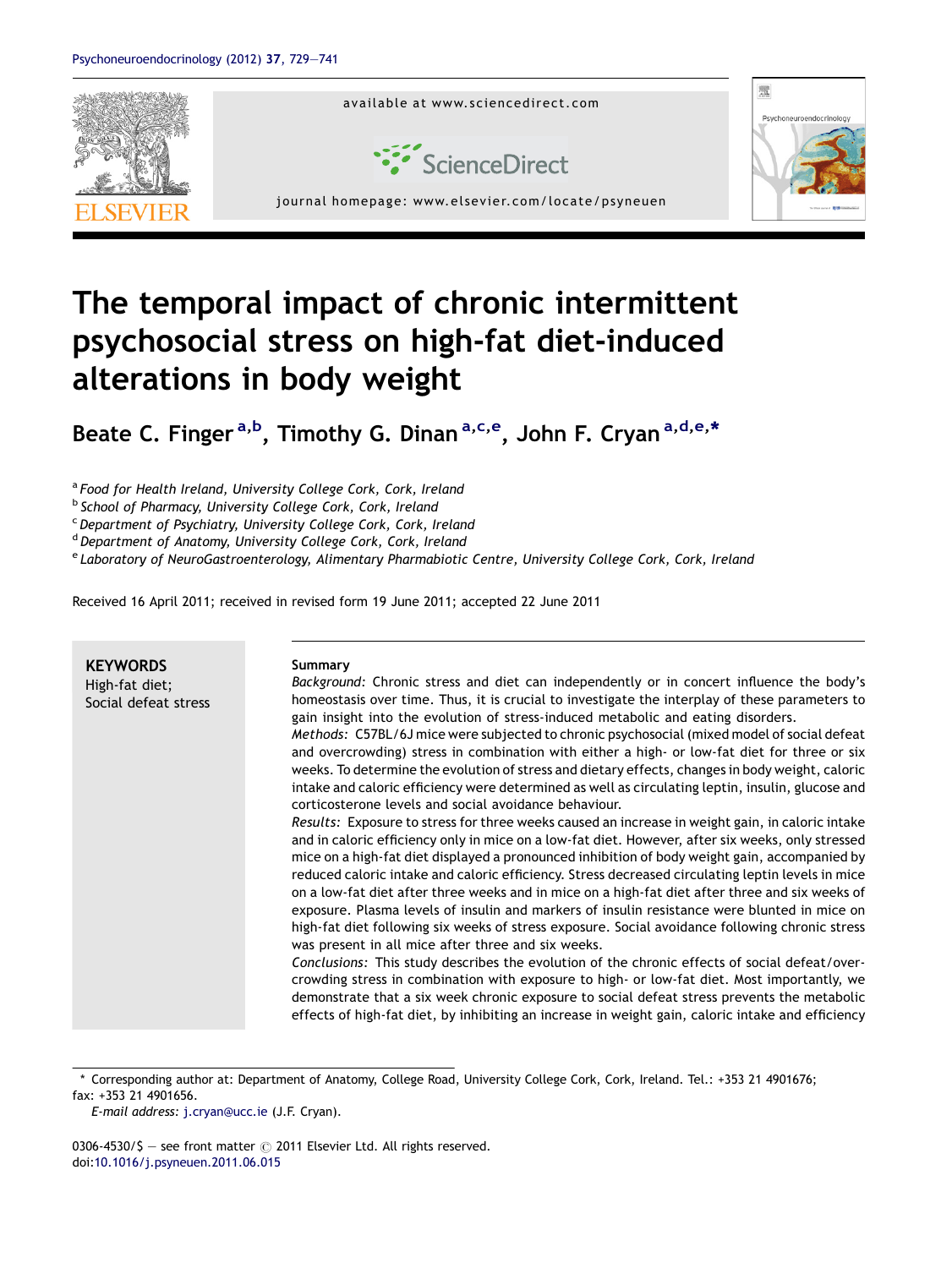and insulin resistance as well as in plasma leptin and insulin levels. This study highlights the importance of considering the chronic aspects of both parameters and their time-dependent interplay.

 $\circled{c}$  2011 Elsevier Ltd. All rights reserved.

### 1. Introduction

In situations of chronic stress humans show changes in eating behaviour and alterations in body weight ([Lattimore](#page--1-0) and Maxwell, 2004; Wallis and [Hetherington,](#page--1-0) 2009). It is well known that chronic stress has a major impact on metabolic, endocrine and psychological functions [\(McEwen,](#page--1-0) 2000; de Kloet et al., 2005; [Koolhaas](#page--1-0) et al., 2011). Exposure to chronic stress can lead to an increase in the consumption of caloriedense high-fat foods, thereby increasing the risk to develop obesity or on the other hand can lead to stress-induced anorexia (Lo Sauro et al., 2008; Block et al., 2009; De [Vriendt](#page--1-0) et al., [2009\)](#page--1-0).

Several animal models describe the correlation between chronic stress and obesity. In mice chronic stress increases the consumption of palatable foods depending on the social status of the animal thereby increasing its risk for weight gain, obesity and metabolic syndrome when fed a high-fat or cafeteria diet (Moles et al., 2006; [Bartolomucci](#page--1-0) et al., 2009). Furthermore, chronic stress was found to aggravate the obese phenotype caused by the consumption of high-fat diet, with an increase of abdominal fat deposits, disruptions in lipid synthesis and a rise in neuropeptide Y levels ([Kuo](#page--1-0) et al., 2007, 2008; [Chuang](#page--1-0) et al., 2010a). Dallman et al. have developed a model describing the reciprocal relationship between diet, obesity and stress, wherein stress can induce ''comfort eating'' in a feed forward loop and the consumption of these diets can lead to a blunted response to stress in a feedback loop [\(Pecoraro](#page--1-0) et al., 2004; Dallman et al., 2005; [Dallman,](#page--1-0) 2010; Maniam and Morris, 2010). However, on the other hand several other rodent studies describe a pronounced anorexic phenotype as a response to repeated stress exposure with inhibited body weight gain or pronounced body weight loss and reduced caloric intake (Martí et al., [1994;](#page--1-0) [Weninger](#page--1-0) et al., 1999; Kim et al., 2003).

The underlying reason for the divergent feeding-related phenotypes in rodent models of chronic stress can be manifold. Indeed, differences in the variety of stress and feeding protocols applied with different types of stressors, diets, protocol durations, strains of animals and stress intensities being amongst the most critically important factors. Overall, one can conclude that chronic stress will interact with diet to alter feeding and metabolic parameters relevant to obesity and other eating disorders.

Another important aspect is the chronic nature of both features studied. The effects of stress as well as the impact of dietary manipulations on the metabolic homeostasis develop in a temporal fashion which may influence the net effect on physiology. Chronic exposure to a variety of diets with a high fat content causes a range of metabolic and endocrine changes over time (Hariri and [Thibault,](#page--1-0) 2010). Best described in models of diet-induced obesity, prolonged feeding leads to an augmentation of body fat deposition, accompanied by the gradual development of leptin and insulin resistance ([Park](#page--1-0) et al., 2005; [Morrison](#page--1-0) et al., 2009). Furthermore, long-term ingestion of high-fat diet can alter depression-like behaviour ([Abildgaard](#page--1-0) et al., 2011) and the response to antidepressant treatment ([Isingrini](#page--1-0) et al., 2010). Similarly, alterations in the hypothalamic pituitary adrenal (HPA) axis, the central regulator of stress effects, develop over time, with an acute hyperactivity and a chronic dysregulation with abnormal peripheral to central feedback [for review see: [Makino](#page--1-0) et al., 2002; [McEwen,](#page--1-0) 2007].

The hormone leptin modulates homeostasis at the interface of both diet and stress. It plays a key role in the regulation of body weight and food intake, with leptin deficiency in the ob/ob mouse leading to pronounced obesity, type 2 diabetes and hyperphagia (Lindström, 2007; Finger et al., [2010,](#page--1-0) 2011). Leptin is released into the bloodstream in proportion to the body's adipose state, and induces anorexigenic effects in a feedback function via hypothalamic neurons [for review see: Belgardt and Brüning, 2010]. Dietinduced obese animals present with a central insensitivity to these anorexigenic effects of leptin although circulating leptin levels in these animals are high ([Morrison](#page--1-0) et al., 2009). In contrast, exposure to chronic stress causes a decrease in circulating leptin levels (Lu et al., 2006; [Chuang](#page--1-0) et al., [2010b](#page--1-0)), and the potential role of leptin as an antidepressant has been described (Lu, [2007](#page--1-0)).

However, despite the strong links between diet and stress there is a paucity of studies investigating the temporal evolution and interplay of stress-induced and diet-induced effects. Thus, in this study we investigate the time-dependent modulation of body weight gain, caloric intake and efficiency as well as circulating leptin levels in response to chronic intermittent psychosocial stress of combined social defeat and overcrowding and concomitant exposure to highfat diet.

## 2. Methods

#### 2.1. Animals

In this study two cohorts of male C57BL/6J mice (cohort 1, 6 weeks of stress:  $n = 37$ , 7 weeks of age; cohort 2, 3 weeks of stress:  $n = 39$ , 7 weeks of age) and one group of male CD1 mice  $(n = 50, 9$  weeks of age) were used. All mice were obtained from Harlan, UK. On the date of arrival all mice were singly housed in standard holding cages  $(33 \times 15 \times 13 \text{ cm}^3)$  for seven days. The holding room was temperature (21  $\pm$  1 °C) and humidity (55  $\pm$  10%) controlled and under a 12-h light/dark cycle (lights on 0700 h). All experiments were conducted in accordance with the European Directive 86/609/EEC, the Recommendation 2007/ 526/65/EC and approved by the Animal Experimentation Ethics Committee of University College Cork. All efforts were made to minimise animal suffering and to reduce the number of animals used.